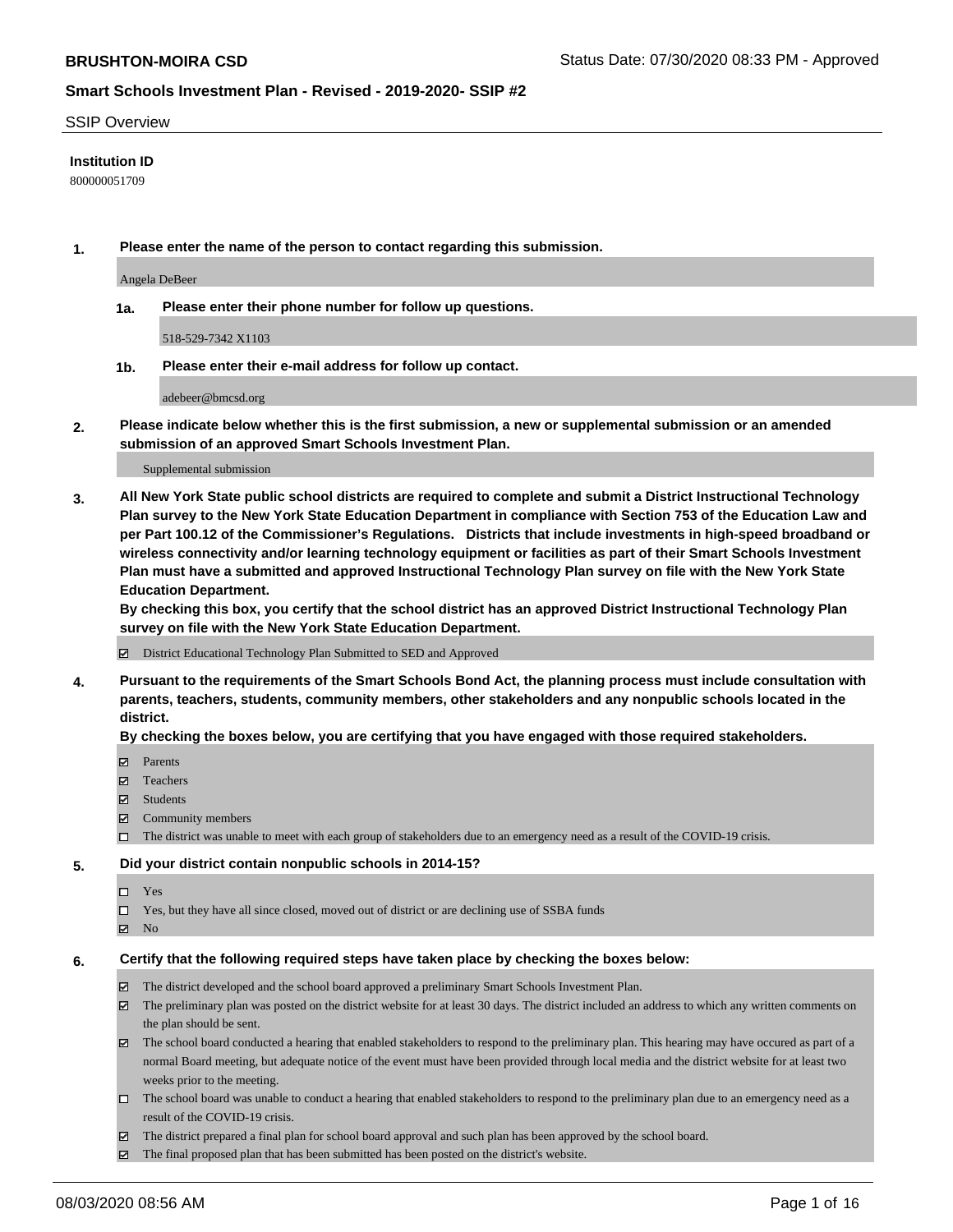SSIP Overview

**6a. Please upload the proposed Smart Schools Investment Plan (SSIP) that was posted on the district's website, along with any supporting materials. Note that this should be different than your recently submitted Educational Technology Survey. The Final SSIP, as approved by the School Board, should also be posted on the website and remain there during the course of the projects contained therein.**

Smart Schools Investment Plan SSIP 2.pptx

**6b. Enter the webpage address where the final Smart Schools Investment Plan is posted. The Plan should remain posted for the life of the included projects.**

http://www.bmcsd.org

**7. Please enter an estimate of the total number of students and staff that will benefit from this Smart Schools Investment Plan based on the cumulative projects submitted to date.**

875

**8. An LEA/School District may partner with one or more other LEA/School Districts to form a consortium to pool Smart Schools Bond Act funds for a project that meets all other Smart School Bond Act requirements. Each school district participating in the consortium will need to file an approved Smart Schools Investment Plan for the project and submit a signed Memorandum of Understanding that sets forth the details of the consortium including the roles of each respective district.**

 $\Box$  The district plans to participate in a consortium to partner with other school district(s) to implement a Smart Schools project.

### **9. Please enter the name and 6-digit SED Code for each LEA/School District participating in the Consortium.**

| Partner LEA/District | <b>ISED BEDS Code</b> |
|----------------------|-----------------------|
| (No Response)        | (No Response)         |

### **10. Please upload a signed Memorandum of Understanding with all of the participating Consortium partners.**

(No Response)

### **11. Your district's Smart Schools Bond Act Allocation is:**

\$1,127,104

#### **12. Final 2014-15 BEDS Enrollment to calculate Nonpublic Sharing Requirement**

|            | Public Enrollment | Nonpublic Enrollment | Total Enrollment | INonpublic Percentage |
|------------|-------------------|----------------------|------------------|-----------------------|
| Enrollment | 768               |                      | 768.00           | 0.00                  |

**13. This table compares each category budget total, as entered in that category's page, to the total expenditures listed in the category's expenditure table. Any discrepancies between the two must be resolved before submission.**

|                                          | Sub-Allocations | <b>Expenditure Totals</b> | <b>Difference</b> |
|------------------------------------------|-----------------|---------------------------|-------------------|
| <b>School Connectivity</b>               | 0.00            | 0.00                      | 0.00              |
| Connectivity Projects for<br>Communities | 0.00            | 0.00                      | 0.00              |
| Classroom Technology                     | 279,400.00      | 279,400.00                | 0.00              |
| Pre-Kindergarten Classrooms              | 0.00            | 0.00                      | 0.00              |
| Replace Transportable<br>Classrooms      | 0.00            | 0.00                      | 0.00              |
| High-Tech Security Features              | 0.00            | 0.00                      | 0.00              |
| Nonpublic Loan                           | 0.00            | 0.00                      | 0.00              |
| Totals:                                  |                 |                           |                   |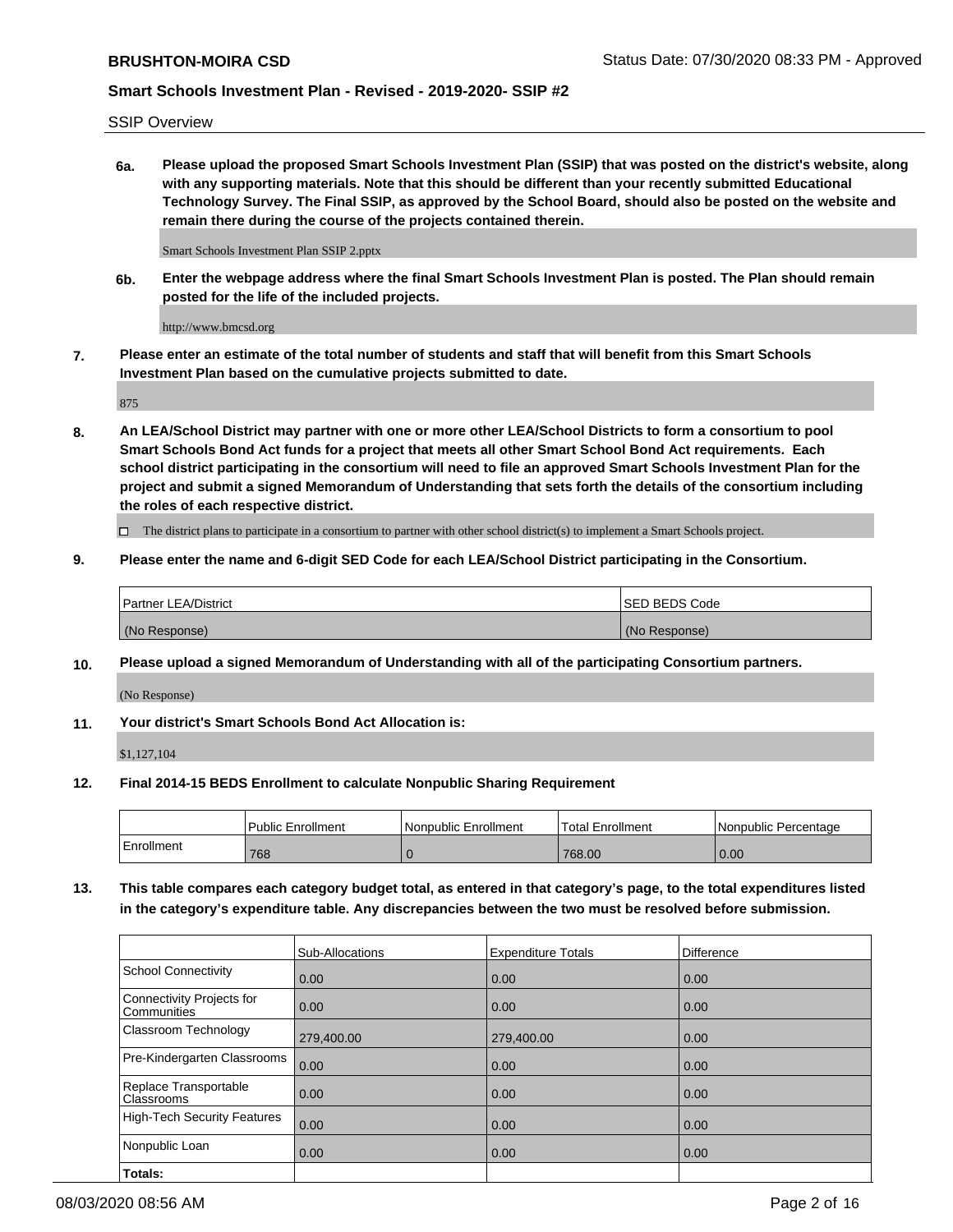SSIP Overview

| 279,400         | 279,400                 | 0                 |
|-----------------|-------------------------|-------------------|
| Sub-Allocations | Totals<br>l Expenditure | <b>Difference</b> |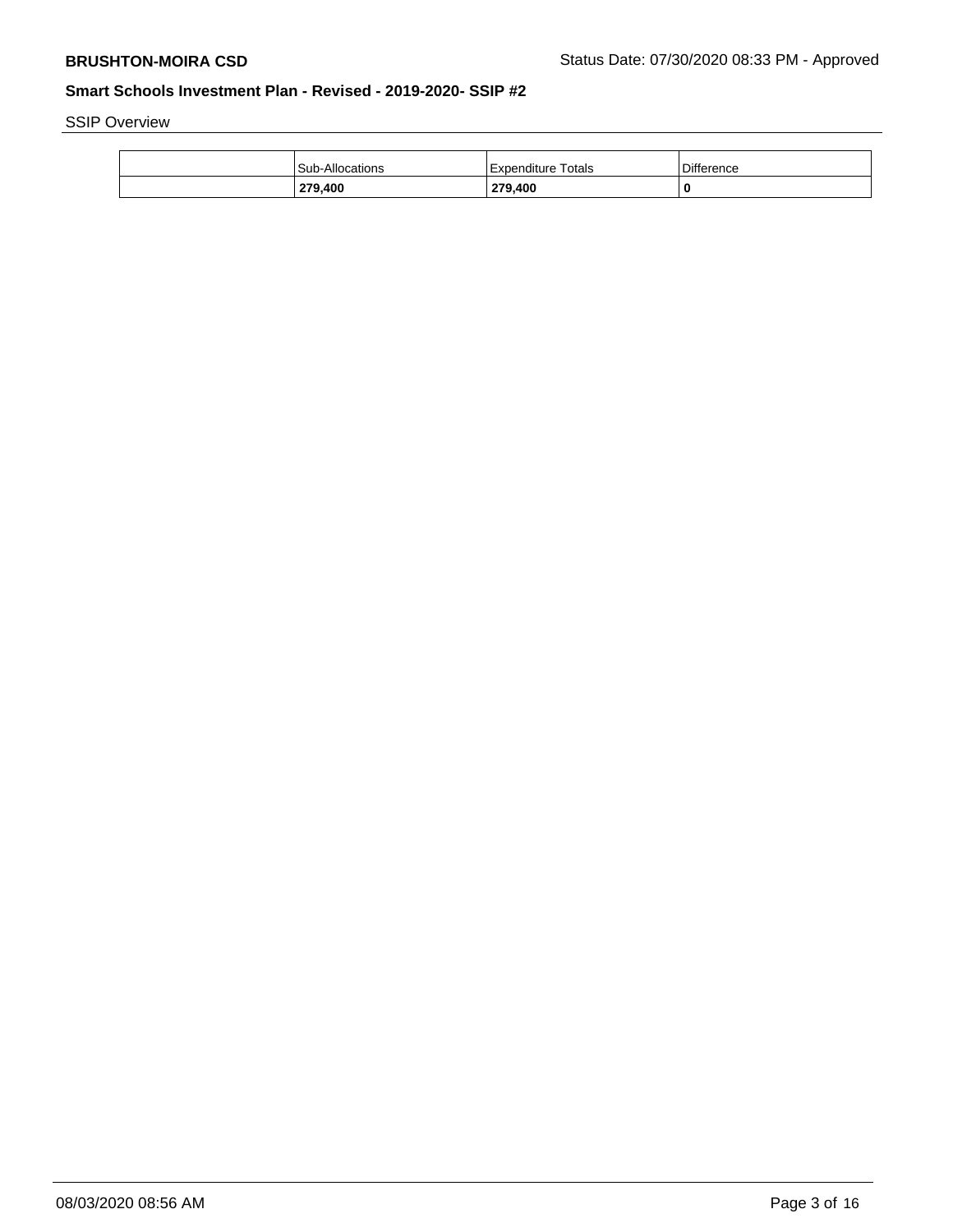School Connectivity

- **1. In order for students and faculty to receive the maximum benefit from the technology made available under the Smart Schools Bond Act, their school buildings must possess sufficient connectivity infrastructure to ensure that devices can be used during the school day. Smart Schools Investment Plans must demonstrate that:**
	- **• sufficient infrastructure that meets the Federal Communications Commission's 100 Mbps per 1,000 students standard currently exists in the buildings where new devices will be deployed, or**
	- **• is a planned use of a portion of Smart Schools Bond Act funds, or**
	- **• is under development through another funding source.**

**Smart Schools Bond Act funds used for technology infrastructure or classroom technology investments must increase the number of school buildings that meet or exceed the minimum speed standard of 100 Mbps per 1,000 students and staff within 12 months. This standard may be met on either a contracted 24/7 firm service or a "burstable" capability. If the standard is met under the burstable criteria, it must be:**

**1. Specifically codified in a service contract with a provider, and**

**2. Guaranteed to be available to all students and devices as needed, particularly during periods of high demand, such as computer-based testing (CBT) periods.**

**Please describe how your district already meets or is planning to meet this standard within 12 months of plan submission.**

(No Response)

**1a. If a district believes that it will be impossible to meet this standard within 12 months, it may apply for a waiver of this requirement, as described on the Smart Schools website. The waiver must be filed and approved by SED prior to submitting this survey.**

 $\Box$  By checking this box, you are certifying that the school district has an approved waiver of this requirement on file with the New York State Education Department.

**2. Connectivity Speed Calculator (Required). If the district currently meets the required speed, enter "Currently Met" in the last box: Expected Date When Required Speed Will be Met.**

|                  | l Number of   | Required Speed | Current Speed in | Expected Speed  | Expected Date                           |
|------------------|---------------|----------------|------------------|-----------------|-----------------------------------------|
|                  | Students      | In Mbps        | l Mbps           | to be Attained  | When Required                           |
|                  |               |                |                  |                 | l Within 12 Months ISpeed Will be Met l |
| Calculated Speed | (No Response) | 0.00           | (No Response)    | l (No Response) | l (No Response)                         |

**3. Describe how you intend to use Smart Schools Bond Act funds for high-speed broadband and/or wireless connectivity projects in school buildings.**

(No Response)

**4. Describe the linkage between the district's District Instructional Technology Plan and how the proposed projects will improve teaching and learning. (There should be a link between your response to this question and your responses to Question 1 in Section IV - NYSED Initiatives Alignment: "Explain how the district use of instructional technology will serve as a part of a comprehensive and sustained effort to support rigorous academic standards attainment and performance improvement for students."** 

**Your answer should also align with your answers to the questions in Section II - Strategic Technology Planning and the associated Action Steps in Section III - Action Plan.)**

(No Response)

**5. If the district wishes to have students and staff access the Internet from wireless devices within the school building, or in close proximity to it, it must first ensure that it has a robust Wi-Fi network in place that has sufficient bandwidth to meet user demand.**

**Please describe how you have quantified this demand and how you plan to meet this demand.**

(No Response)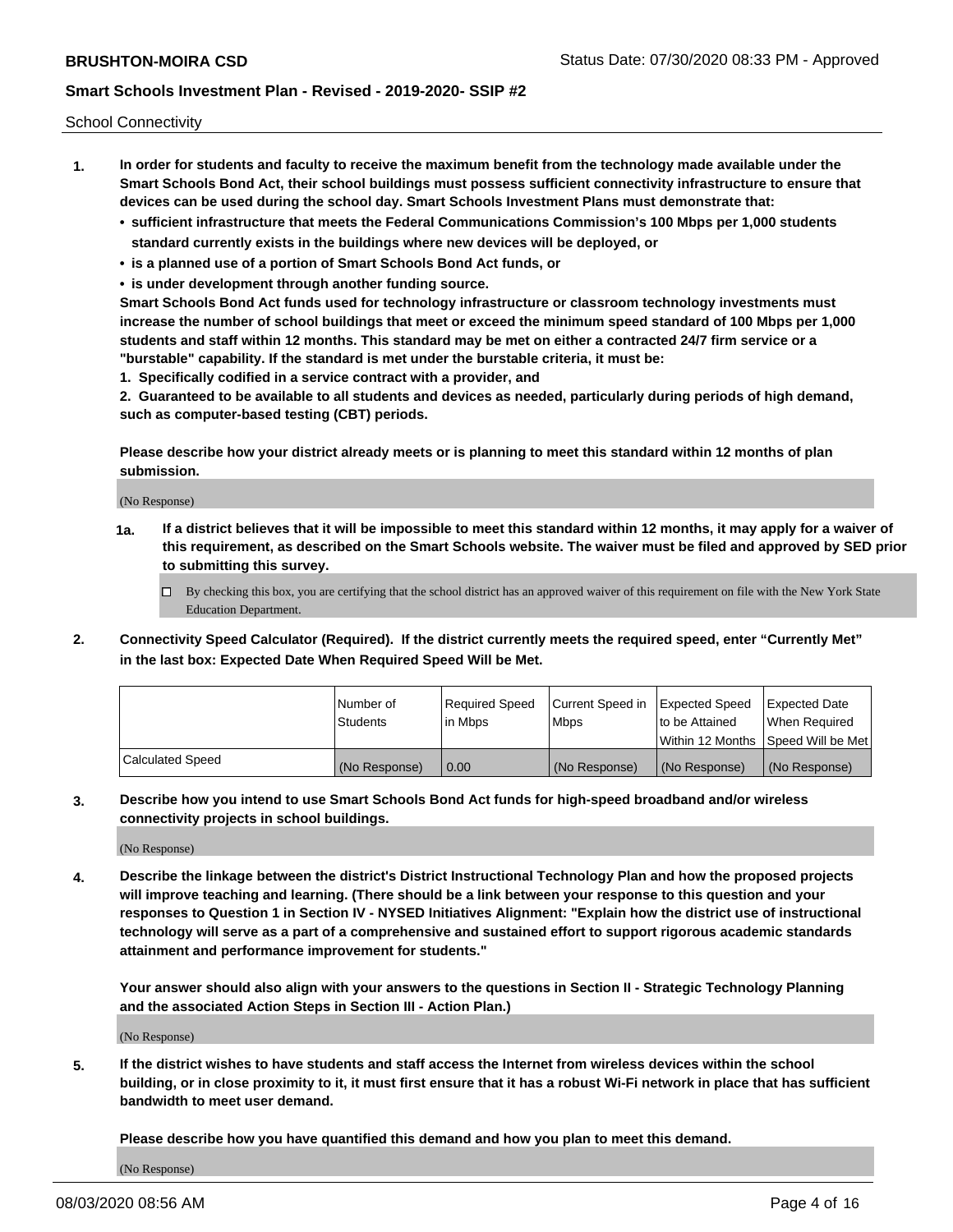School Connectivity

**6. Smart Schools plans with any expenditures in the School Connectivity category require a project number from the Office of Facilities Planning. Districts must submit an SSBA LOI and receive project numbers prior to submitting the SSIP. As indicated on the LOI, some projects may be eligible for a streamlined review and will not require a building permit.**

**Please indicate on a separate row each project number given to you by the Office of Facilities Planning.**

| Project Number |  |
|----------------|--|
| (No Response)  |  |

**7. Certain high-tech security and connectivity infrastructure projects may be eligible for an expedited review process as determined by the Office of Facilities Planning.**

#### **Was your project deemed eligible for streamlined review?**

(No Response)

### **8. Include the name and license number of the architect or engineer of record.**

| Name          | License Number |
|---------------|----------------|
| (No Response) | (No Response)  |

### **9. Public Expenditures – Loanable (Counts toward the nonpublic loan calculation)**

| Select the allowable expenditure type.<br>Repeat to add another item under each type. | <b>PUBLIC</b> Items to be<br>l Purchased | Quantity           | Cost Per Item    | <b>Total Cost</b> |
|---------------------------------------------------------------------------------------|------------------------------------------|--------------------|------------------|-------------------|
| (No Response)                                                                         | (No Response)                            | l (No<br>Response) | (No<br>Response) | $\overline{0.00}$ |
|                                                                                       |                                          | O                  | 0.00             |                   |

## **10. Public Expenditures – Non-Loanable (Does not count toward nonpublic loan calculation)**

| Select the allowable expenditure<br>type.<br>Repeat to add another item under<br>each type. | <b>PUBLIC</b> Items to be purchased | Quantity      | Cost per Item | <b>Total Cost</b> |
|---------------------------------------------------------------------------------------------|-------------------------------------|---------------|---------------|-------------------|
| (No Response)                                                                               | (No Response)                       | (No Response) | (No Response) | 0.00              |
|                                                                                             |                                     |               | 0.00          |                   |

#### **11. Final 2014-15 BEDS Enrollment to calculate Nonpublic Sharing Requirement (no changes allowed.)**

|            | l Public Enrollment | Nonpublic Enrollment | <b>Total Enrollment</b> | l Nonpublic Percentage |
|------------|---------------------|----------------------|-------------------------|------------------------|
| Enrollment | 768                 |                      | 768.00                  | 0.00                   |

### **12. Total Public Budget - Loanable (Counts toward the nonpublic loan calculation)**

|                                                      | Public Allocations | <b>Estimated Nonpublic Loan</b><br>Amount | Estimated Total Sub-Allocations |
|------------------------------------------------------|--------------------|-------------------------------------------|---------------------------------|
| Network/Access Costs                                 | (No Response)      | 0.00                                      | 0.00                            |
| School Internal Connections and<br><b>Components</b> | (No Response)      | 0.00                                      | 0.00                            |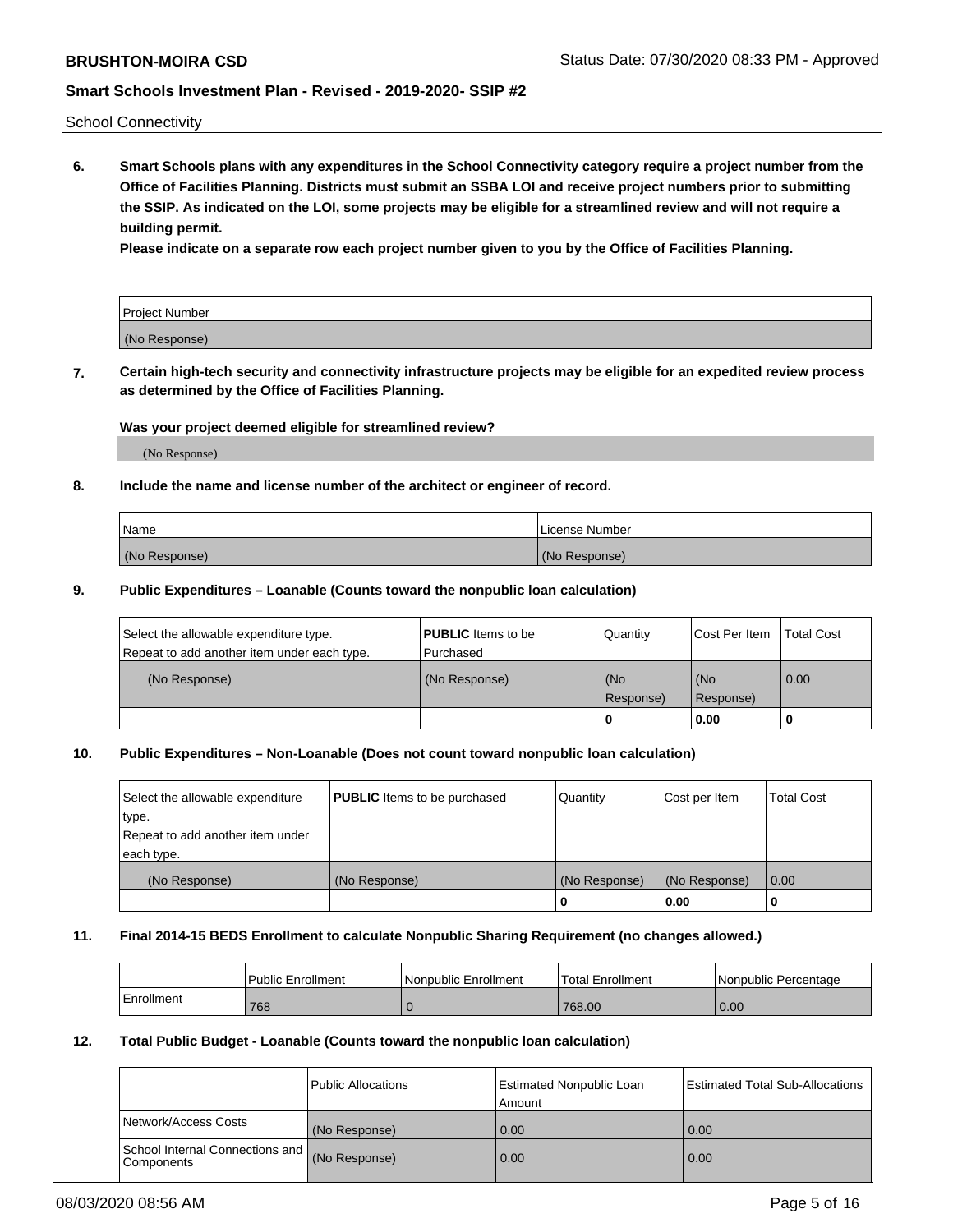School Connectivity

|                | Public Allocations | <b>Estimated Nonpublic Loan</b><br>l Amount | <b>Estimated Total Sub-Allocations</b> |
|----------------|--------------------|---------------------------------------------|----------------------------------------|
| <b>Other</b>   | (No Response)      | 0.00                                        | 0.00                                   |
| <b>Totals:</b> | 0.00               | 0                                           |                                        |

# **13. Total Public Budget – Non-Loanable (Does not count toward the nonpublic loan calculation)**

| Sub-<br>Allocation |
|--------------------|
| (No Response)      |
| (No Response)      |
| (No Response)      |
| (No Response)      |
| (No Response)      |
| (No Response)      |
| (No Response)      |
| 0.00               |
|                    |

# **14. School Connectivity Totals**

|                          | Total Sub-Allocations |
|--------------------------|-----------------------|
| Total Loanable Items     | 0.00                  |
| Total Non-Ioanable Items | 0.00                  |
| Totals:                  | 0                     |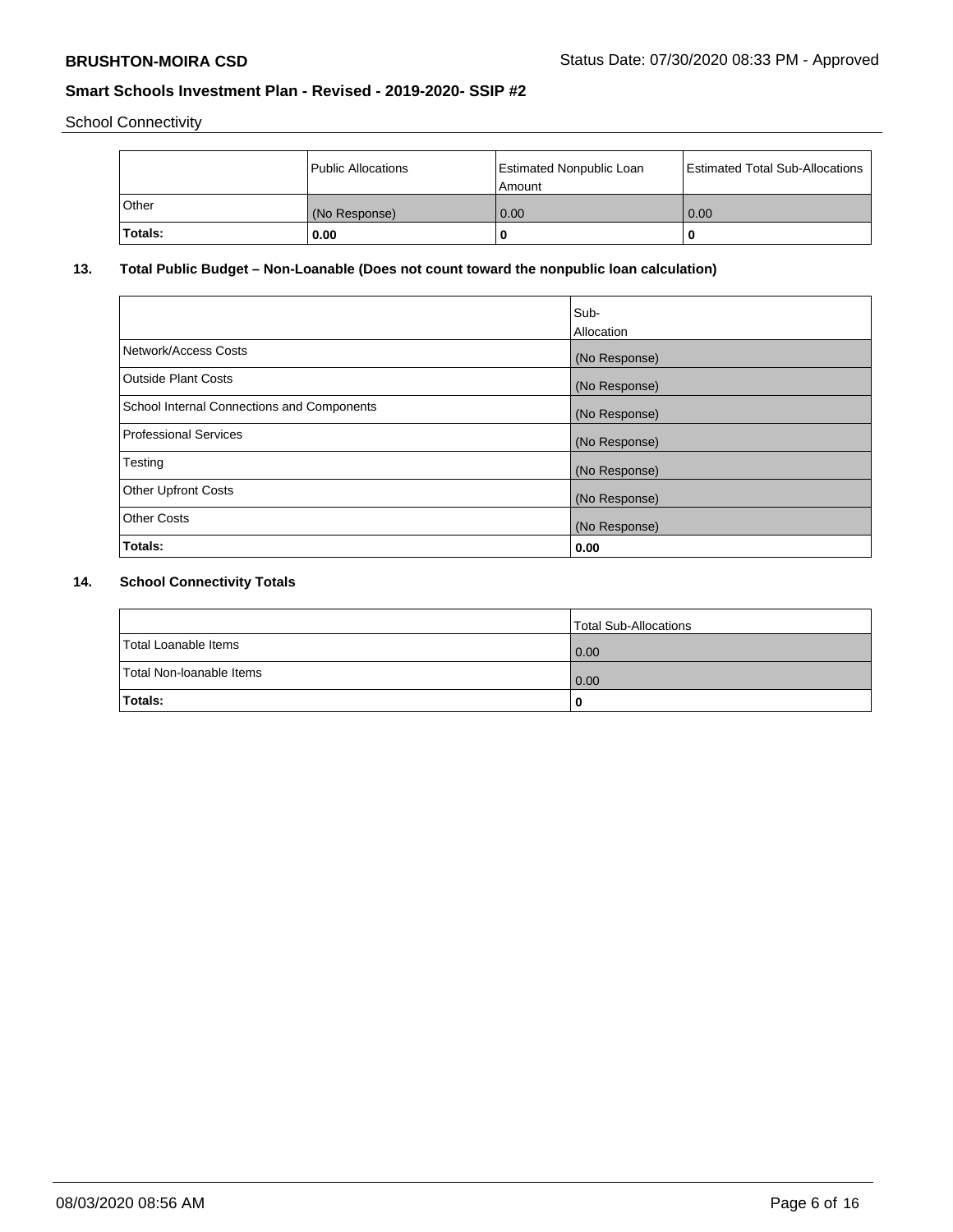Community Connectivity (Broadband and Wireless)

**1. Describe how you intend to use Smart Schools Bond Act funds for high-speed broadband and/or wireless connectivity projects in the community.**

(No Response)

**2. Please describe how the proposed project(s) will promote student achievement and increase student and/or staff access to the Internet in a manner that enhances student learning and/or instruction outside of the school day and/or school building.**

(No Response)

**3. Community connectivity projects must comply with all the necessary local building codes and regulations (building and related permits are not required prior to plan submission).**

 $\Box$  I certify that we will comply with all the necessary local building codes and regulations.

**4. Please describe the physical location of the proposed investment.**

(No Response)

**5. Please provide the initial list of partners participating in the Community Connectivity Broadband Project, along with their Federal Tax Identification (Employer Identification) number.**

| <b>Project Partners</b> | l Federal ID # |
|-------------------------|----------------|
| (No Response)           | (No Response)  |

**6. Please detail the type, quantity, per unit cost and total cost of the eligible items under each sub-category.**

| Select the allowable expenditure | Item to be purchased | Quantity      | Cost per Item | <b>Total Cost</b> |
|----------------------------------|----------------------|---------------|---------------|-------------------|
| type.                            |                      |               |               |                   |
| Repeat to add another item under |                      |               |               |                   |
| each type.                       |                      |               |               |                   |
| (No Response)                    | (No Response)        | (No Response) | (No Response) | 0.00              |
|                                  |                      | U             | 0.00          |                   |

**7. If you are submitting an allocation for Community Connectivity, complete this table.**

**Note that the calculated Total at the bottom of the table must equal the Total allocation for this category that you entered in the SSIP Overview overall budget.**

|                                    | Sub-Allocation |
|------------------------------------|----------------|
| Network/Access Costs               | (No Response)  |
| Outside Plant Costs                | (No Response)  |
| <b>Tower Costs</b>                 | (No Response)  |
| <b>Customer Premises Equipment</b> | (No Response)  |
| <b>Professional Services</b>       | (No Response)  |
| Testing                            | (No Response)  |
| <b>Other Upfront Costs</b>         | (No Response)  |
| <b>Other Costs</b>                 | (No Response)  |
| Totals:                            | 0.00           |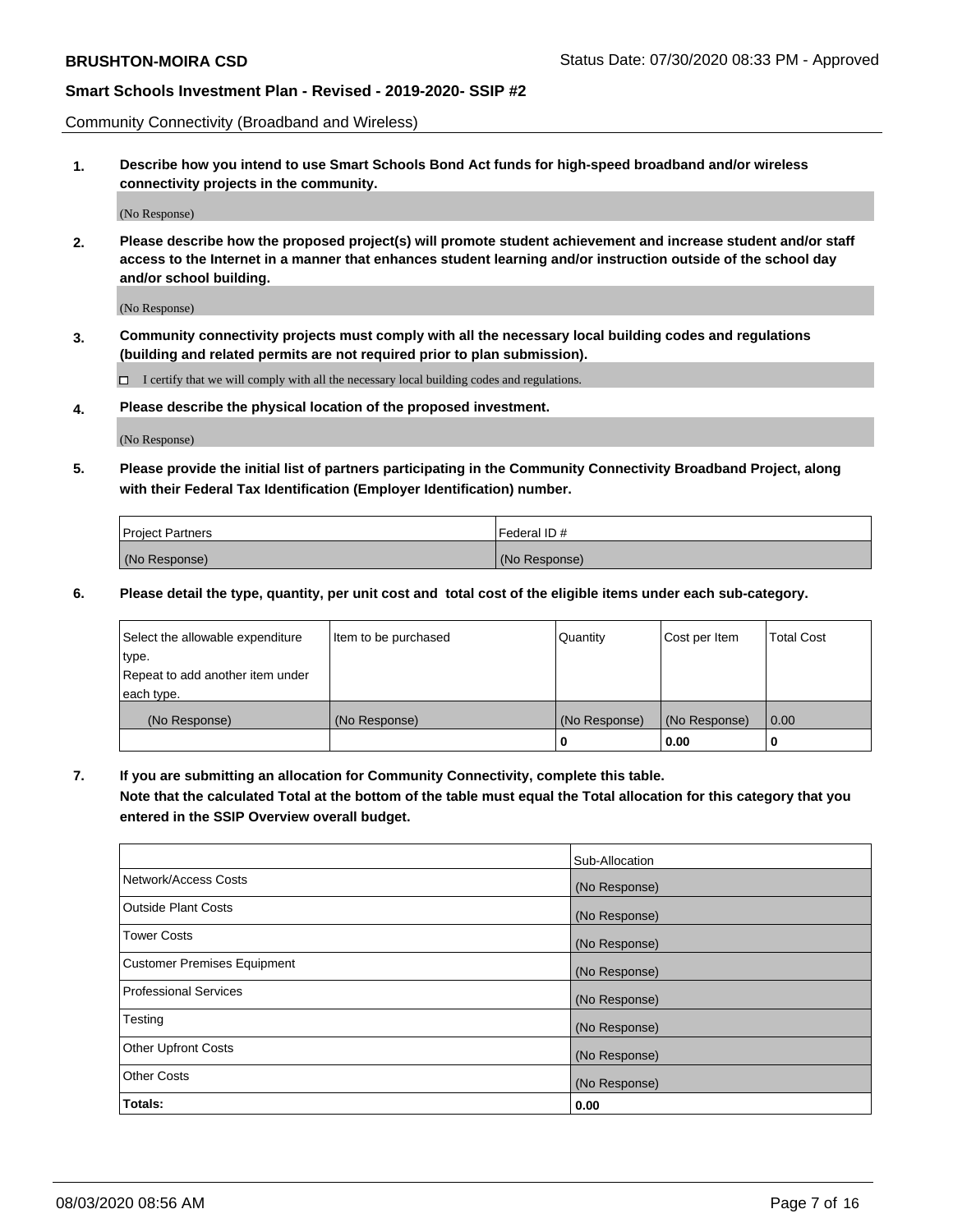#### Classroom Learning Technology

**1. In order for students and faculty to receive the maximum benefit from the technology made available under the Smart Schools Bond Act, their school buildings must possess sufficient connectivity infrastructure to ensure that devices can be used during the school day. Smart Schools Investment Plans must demonstrate that sufficient infrastructure that meets the Federal Communications Commission's 100 Mbps per 1,000 students standard currently exists in the buildings where new devices will be deployed, or is a planned use of a portion of Smart Schools Bond Act funds, or is under development through another funding source. Smart Schools Bond Act funds used for technology infrastructure or classroom technology investments must increase the number of school buildings that meet or exceed the minimum speed standard of 100 Mbps per 1,000 students and staff within 12 months. This standard may be met on either a contracted 24/7 firm service or a "burstable" capability. If the standard is met under the burstable criteria, it must be:**

**1. Specifically codified in a service contract with a provider, and**

**2. Guaranteed to be available to all students and devices as needed, particularly during periods of high demand, such as computer-based testing (CBT) periods.**

**Please describe how your district already meets or is planning to meet this standard within 12 months of plan submission.**

The District's current speed is 80Mb. The 80Mb meets the District's current need.

- **1a. If a district believes that it will be impossible to meet this standard within 12 months, it may apply for a waiver of this requirement, as described on the Smart Schools website. The waiver must be filed and approved by SED prior to submitting this survey.**
	- By checking this box, you are certifying that the school district has an approved waiver of this requirement on file with the New York State Education Department.
- **2. Connectivity Speed Calculator (Required). If the district currently meets the required speed, enter "Currently Met" in the last box: Expected Date When Required Speed Will be Met.**

|                  | l Number of     | Required Speed | Current Speed in Expected Speed |                | Expected Date                        |
|------------------|-----------------|----------------|---------------------------------|----------------|--------------------------------------|
|                  | <b>Students</b> | l in Mbps      | <b>Mbps</b>                     | to be Attained | When Required                        |
|                  |                 |                |                                 |                | Within 12 Months 1Speed Will be Met1 |
| Calculated Speed | 744             | 74.40          | 80                              | 80             | N/A                                  |

**3. If the district wishes to have students and staff access the Internet from wireless devices within the school building, or in close proximity to it, it must first ensure that it has a robust Wi-Fi network in place that has sufficient bandwidth to meet user demand.**

**Please describe how you have quantified this demand and how you plan to meet this demand.**

Current demand is met. Almost every class room has its own Wireless Access Point (WAP) capable of supporting an entire classroom of up to 25 students concurrently at minimum standard of 802.11. The district is also looking to strengthen identified weak spots in non-classroom areas as well as adding outdoor wireless coverage in the summer of 2020. The district has secured a donation of 3 Aruba Outdoor wireless Access points.

**4. All New York State public school districts are required to complete and submit an Instructional Technology Plan survey to the New York State Education Department in compliance with Section 753 of the Education Law and per Part 100.12 of the Commissioner's Regulations.**

**Districts that include educational technology purchases as part of their Smart Schools Investment Plan must have a submitted and approved Instructional Technology Plan survey on file with the New York State Education Department.**

By checking this box, you are certifying that the school district has an approved Instructional Technology Plan survey on file with the New York State Education Department.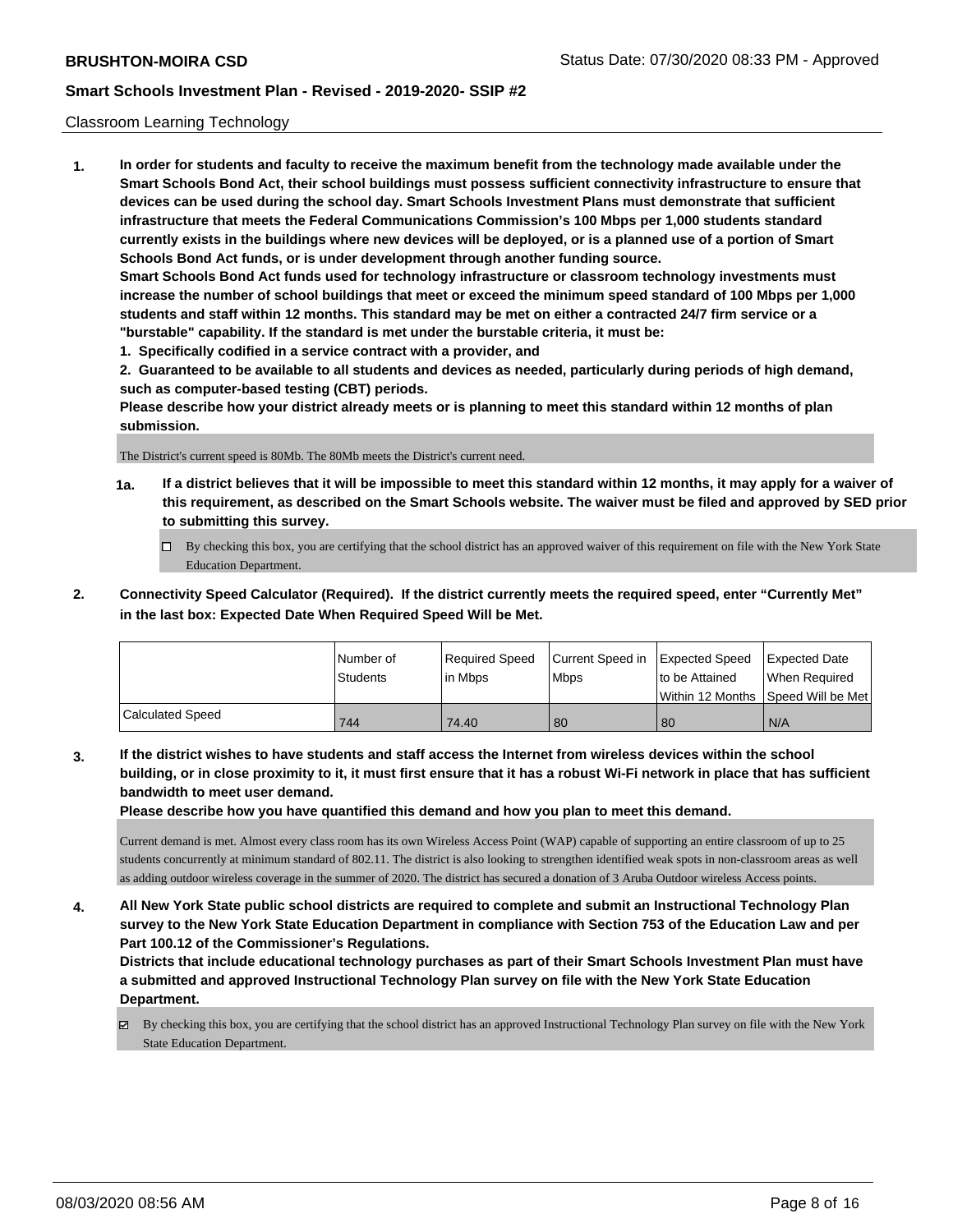### Classroom Learning Technology

**5. Describe the devices you intend to purchase and their compatibility with existing or planned platforms or systems. Specifically address the adequacy of each facility's electrical, HVAC and other infrastructure necessary to install and support the operation of the planned technology.**

The District continues to move forward in becoming a Google School. The District plans to purchase the following:

- Chrome books from 20/21-24/25 school years to expand and continue to provide 1:1 computer accessibility for students in grades 2-12 and K-2
- Interactive Displays as well as stands, for rooms that need them, to replace current SmartBoards that are beginning to malfunction or have become outdated.
- Static Display for rooms that do not need interactive capabilities but we need to be able to present in.
- Mice/Keyboard/Headphones for students who need these throughout the year.

The existing platforms and systems will support the purchase of these items and the District has adequate electrical/HVAC and other infrastructures necessary to support the operation of these purchases.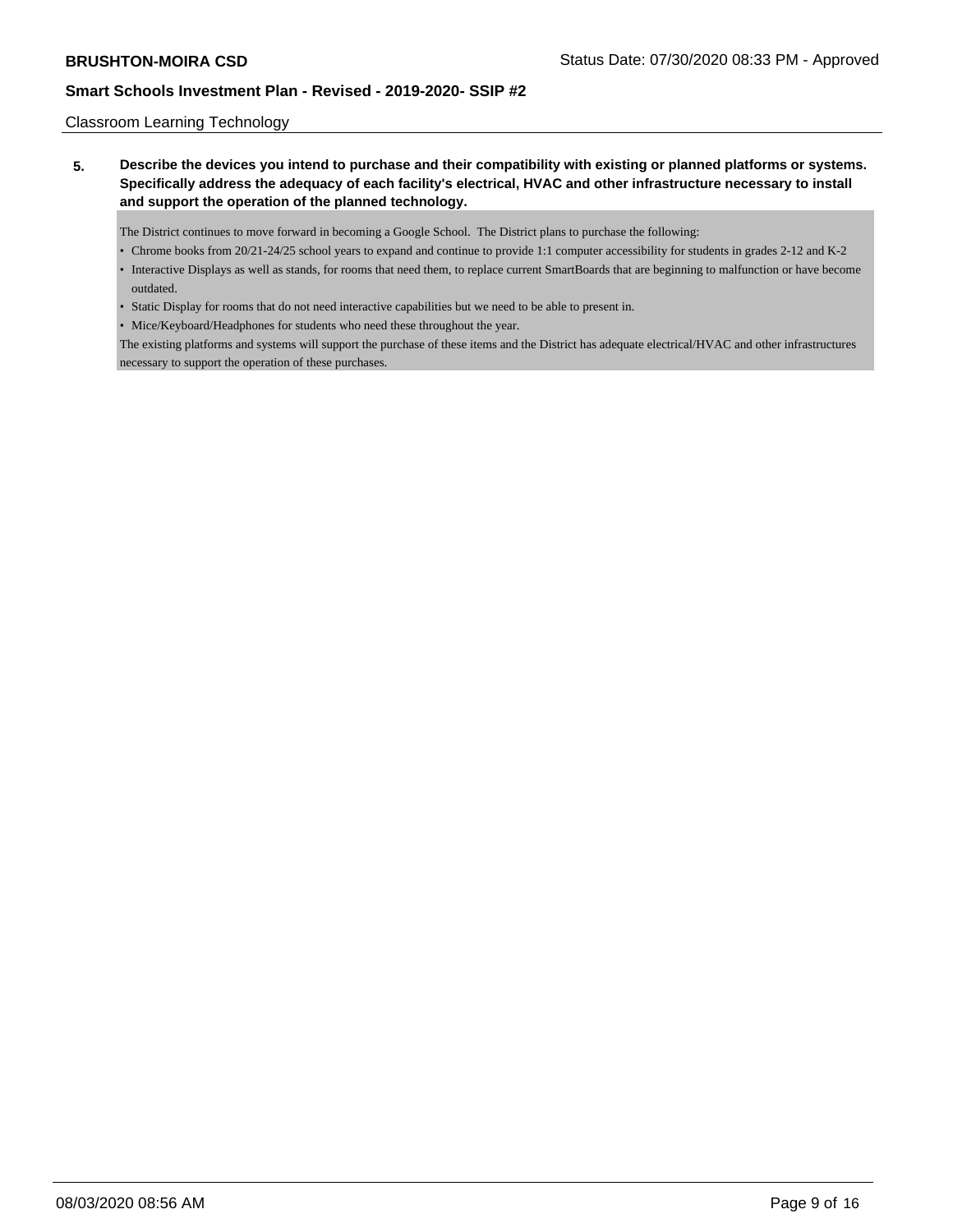#### Classroom Learning Technology

- **6. Describe how the proposed technology purchases will:**
	- **> enhance differentiated instruction;**
	- **> expand student learning inside and outside the classroom;**
	- **> benefit students with disabilities and English language learners; and**
	- **> contribute to the reduction of other learning gaps that have been identified within the district.**

**The expectation is that districts will place a priority on addressing the needs of students who struggle to succeed in a rigorous curriculum. Responses in this section should specifically address this concern and align with the district's Instructional Technology Plan (in particular Question 2 of E. Curriculum and Instruction: "Does the district's instructional technology plan address the needs of students with disabilities to ensure equitable access to instruction, materials and assessments?" and Question 3 of the same section: "Does the district's instructional technology plan address the provision of assistive technology specifically for students with disabilities to ensure access to and participation in the general curriculum?")**

**In addition, describe how the district ensures equitable access to instruction, materials and assessments and participation in the general curriculum for both SWD and English Language Learners/Multilingual Learners (ELL/MLL) students.**

Brushton-Moira Central School students will become academically powerful individuals able to meet high quality academic standards. The district is focused on empowering all students with the academic skills and rich civic and social experiences that will enable them to further their educational goals and become active, responsible, and positively contributing members of society. Students are developing important decision-making, critical thinking, and 21st Century technological skills, and the ability to communicate effectively. All members of our school community will share accountability for creating a positive and supportive educational environment, and for achieving successful student outcomes.

#### *The continued vision of the Brushton-Moira Central School are*:

1. All students in grades K-12 will have access to a personal electronic device with chromebooks. The additional 54 interactive displays will be used to replace the older smartboards purchased in 2009.

- 2. Teachers and students will be able to have access to not only local resources but global resources
- 3. Differentiation supported
- 4. Further student engagement through classroom participation, collaborative learning, teacher/student interaction
- 5. 21st Century learning skills in the area of technology
- 6. Project based learning

7. Provide computer and internet access to students and community beyond school hours.

Since March 16, due to COVID-19 and the on-going emergency school closures, our instructional staff has been providing ongoing education for all student UPK-12 via various on-line technology methods and utilizing various technological resources. All existing chromebooks have been deployed and we are anxious to purchase additional devises to be able to distribute to remaining students. Although we do not know the timeline for this on-line classroom instruction, we want to be prepared to be able to expand the on-line learning capabilities if needed over the Summer and into the 20-21 school year if necessary. The one to one devices for students will allow students that are out for extended periods of time for a multitude of reasons (health, pandemics,or other absences) to have more of an opportunity to stay current with their academic studies while engaging with their peers, instructors, and other school and community members.

#### *Goals:*

1. Provide students with an electronic device for 1:1 computing in and beyond the classroom.

2. Professional development opportunities for district staff to implement technology programs selected by district.

3. Equal access to technology resources for all students regardless of race, ethnicity, income, geographical location, or disability, so they can be technologically literate.

4. Make certain equal resources are available to all students UPK-12.

5. Create an evaluation process for accountability for technology use.

6. Develop a process for securing future finances that will support the district's technology plan.

7. Continued utilization of an IT instructor to facilitate the instruction of students and provide staff development.

The Technology Committee in cooperation with the Special Education Department will create and sustain an environment that is conducive to teacher exploration and use of computer technology for the purpose of supporting student learning and following Individualized Education Plans for students.The mission is to assist with providing every student with the opportunity to utilize hardware, software, and network resources to support and enhance learning in a least restrictive environment. The technology committee will work in concert with the Special Education Department to review technology use during visits with teachers, paraprofessionals, students, and school administrators and provide for input for effective use of technology specific to each student/teacher situation.The Special Education Department will measure success by tracking the progress of objectives from IEPs.Student achievement and progress will be tracked by using standards-based computer programs with the feature of tracking and measuring student progress, such as STAR and Castle Learning. Students with disabilities and English Language Learners will benefit from those opportunities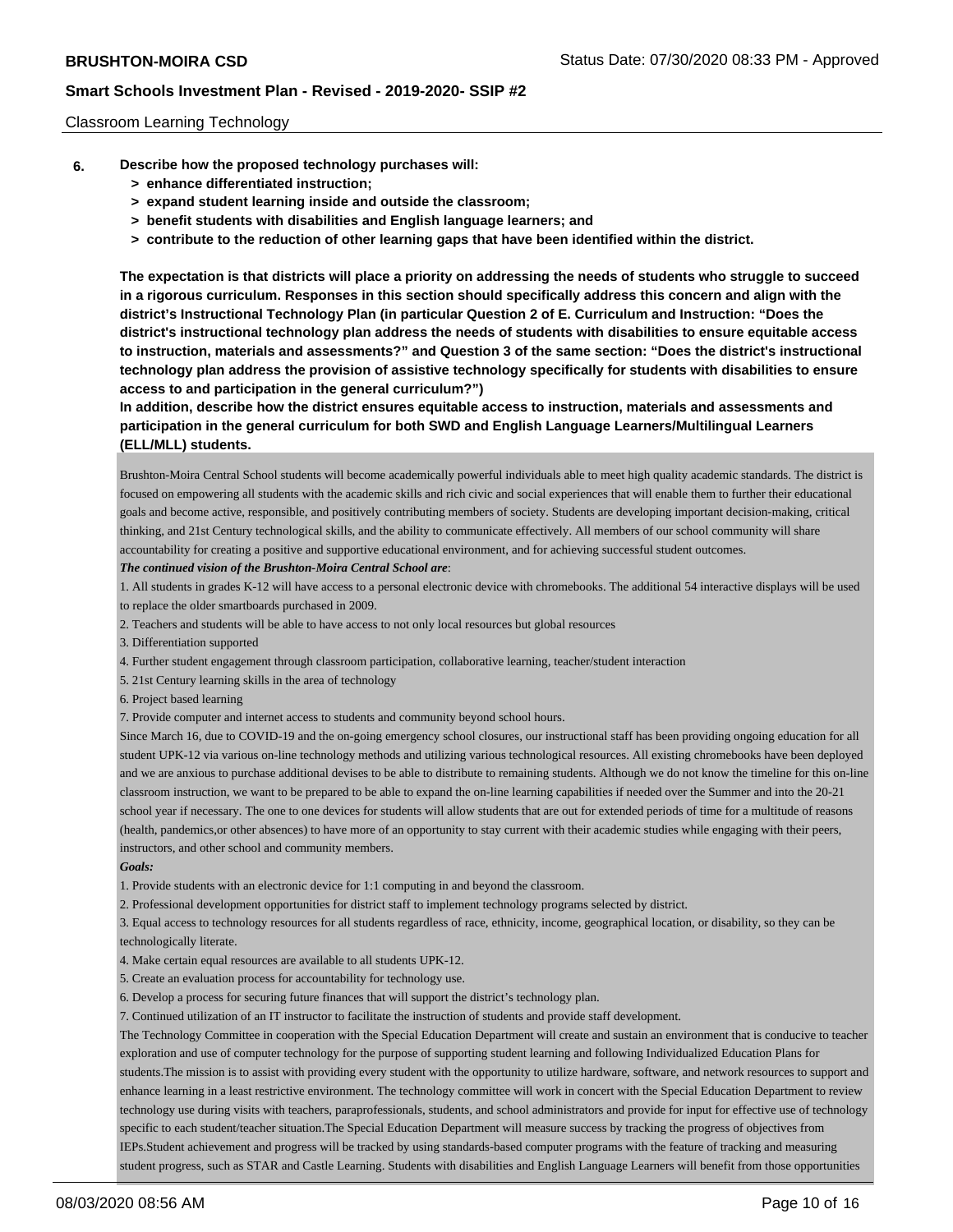## Classroom Learning Technology

listed above but will also have the added benefit of technology that can more easily and readily adapt information and teaching to their particular needs. For example, if a student needs a passage read aloud he/she will not need to wait for an adult to be available and will be able to hear the passage as many times as necessary. *Students with disabilities and ELL students will always have the opportunity to access their notes online, revisit pre-recorded lessons in addition to having digital resources (software, apps, and extensions) such as large print, translation, voice to text, audio books, digital access to teachers, aides, and administration in a more immediate and convenient manner. Additional technology tools for students with disabilities include Select to Speak and ChromeVox as well as Announcify the some students use to read websites to them.* The district realizes and recognizes the disparity that occurs between families and would like to level the playing field and decrease the digital divide that is present. The implementation of 1:1 (one-to-one) devices for our students would allow for the opportunity to have digital equity when it comes to having a device to receive instruction and/or collaborate with other students.

## **7. Where appropriate, describe how the proposed technology purchases will enhance ongoing communication with parents and other stakeholders and help the district facilitate technology-based regional partnerships, including distance learning and other efforts.**

Wi-Fi capacity has expanded significantly over that past few years with students having access in all areas of the school building. Prior to COVID 19, the high school computer lab was accessible for parents and community members as when requested. Also as a result of COVID-19, staff reached out to all families in the district to identify those households that were lacking internet connections due to affordability or due to geographic area. We have identified 10 families which is a very low % of our total district families. We have obtained hot spot devices from Kajeet and will be deploying these devices to these households which will mean 100% of our district families will have internet access and be able to utilize their 1:1 chromebooks during the current learning environment as well as when regular instruction resumes.

With the current learning environment due to COVID being primarily on-line and the potential for continued on-line instruction or a combination of both when school resumes in the Fall, it is imperative that the remaining items are in place so that we can utilize them to continue and expand these technology based instructional methods.

## **8. Describe the district's plan to provide professional development to ensure that administrators, teachers and staff can employ the technology purchased to enhance instruction successfully.**

**Note: This response should be aligned and expanded upon in accordance with your district's response to Question 1 of F. Professional Development of your Instructional Technology Plan: "Please provide a summary of professional development offered to teachers and staff, for the time period covered by this plan, to support technology to enhance teaching and learning. Please include topics, audience and method of delivery within your summary."**

The District understands the expanding the role of technology as a vehicle to improve student learning in school and at home. The district utilizes the services of a NERIC Technology Integrator that assists the staff with development and ongoing technology implementation. Professional development will be provided to promote technological literacy and facilitate the effective ude of all appropriate technology for all students, teachers and staff. In addition to the NERIC technology Integrator, the district also subscribes and participates in Model Schools and will utilize in district model teacher leaders as well as the BOCES Model Schools Staff.Professional development topics have and will include- Smart Notebook software training, G-Suite, and on-line resources aligned with the NYS Next Generation Learning Standards. The instruction will take place in workshops, small groups and based on need. Teachers will have access to the following professional development offerings:

- Embedded small group trainings in G-Suite for Education for all UPK -12 teachers.
- On-going district wide training in G-Suite
- After school workshops offered by the technology integrator on G-Suite
- External Trainers as needed for IReady
- Full Participation in Model Schools through NERIC
- Support for conferences and trainings out of district
- Individualized training upon request by Google Certified staff employed by Brushton-Moira.

Since the Covid 19 and the switch to on-line learning, more and more of our teachers have utilized the NERIC tecnhology integrator to assist with setting up their Google classrooms.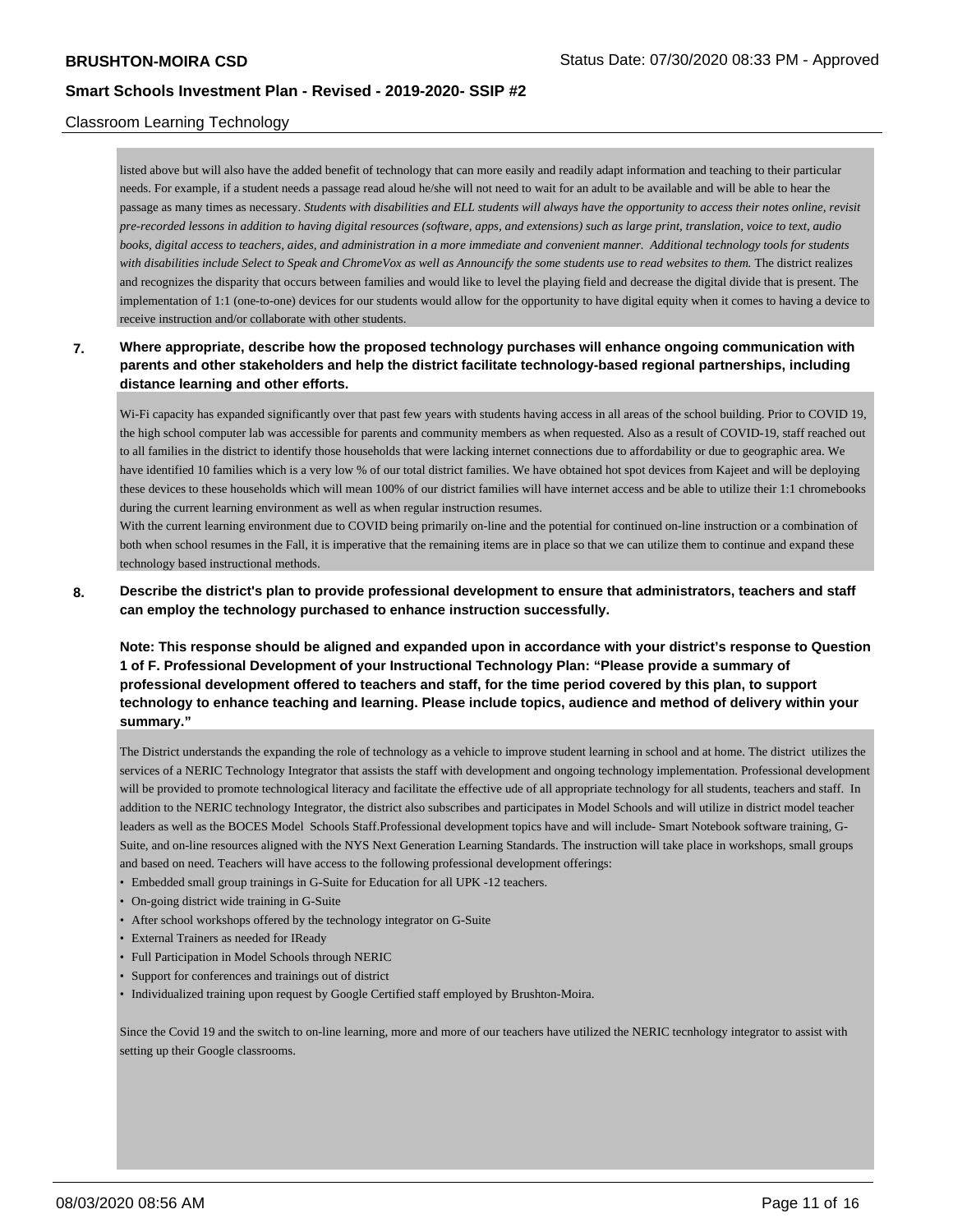#### Classroom Learning Technology

**9. Districts must contact one of the SUNY/CUNY teacher preparation programs listed on the document on the left side of the page that supplies the largest number of the district's new teachers to request advice on innovative uses and best practices at the intersection of pedagogy and educational technology.**

By checking this box, you certify that you have contacted the SUNY/CUNY teacher preparation program that supplies the largest number of your new teachers to request advice on these issues.

**9a. Please enter the name of the SUNY or CUNY Institution that you contacted.**

SUNY Potsdam

**9b. Enter the primary Institution phone number.**

315-267-2515

**9c. Enter the name of the contact person with whom you consulted and/or will be collaborating with on innovative uses of technology and best practices.**

Dr.Allen Grant

**10. To ensure the sustainability of technology purchases made with Smart Schools funds, districts must demonstrate a long-term plan to maintain and replace technology purchases supported by Smart Schools Bond Act funds. This sustainability plan shall demonstrate a district's capacity to support recurring costs of use that are ineligible for Smart Schools Bond Act funding such as device maintenance, technical support, Internet and wireless fees, maintenance of hotspots, staff professional development, building maintenance and the replacement of incidental items. Further, such a sustainability plan shall include a long-term plan for the replacement of purchased devices and equipment at the end of their useful life with other funding sources.**

By checking this box, you certify that the district has a sustainability plan as described above.

**11. Districts must ensure that devices purchased with Smart Schools Bond funds will be distributed, prepared for use, maintained and supported appropriately. Districts must maintain detailed device inventories in accordance with generally accepted accounting principles.**

By checking this box, you certify that the district has a distribution and inventory management plan and system in place.

**12. Please detail the type, quantity, per unit cost and total cost of the eligible items under each sub-category.**

| Select the allowable expenditure<br>type.<br>Repeat to add another item under<br>each type. | Iltem to be Purchased                              | Quantity       | Cost per Item | <b>Total Cost</b> |
|---------------------------------------------------------------------------------------------|----------------------------------------------------|----------------|---------------|-------------------|
| Interactive Whiteboards                                                                     | Clear Touch Panels-regular classroom               | 23             | 4,000.00      | 92,000.00         |
| <b>Laptop Computers</b>                                                                     | Dell Chromebook 3100 (touch LCD)                   | 454            | 350.00        | 158,900.00        |
| Interactive Whiteboards                                                                     | Adjustable Stands for Interactive<br><b>Boards</b> | 5              | 800.00        | 4,000.00          |
| Interactive Whiteboards                                                                     | Portable Stands for Interactive Boards             | 3              | 1,500.00      | 4,500.00          |
| Interactive Whiteboards                                                                     | Clear Touch Panels- LGI Room                       | $\overline{2}$ | 5,000.00      | 10,000.00         |
| <b>Other Costs</b>                                                                          | <b>Projectors</b>                                  | 5              | 1,000.00      | 5,000.00          |
| <b>Other Costs</b>                                                                          | Mice/Keyboard/Headphones                           | 50             | 100.00        | 5,000.00          |
|                                                                                             |                                                    | 542            | 12,750.00     | 279,400           |

**13. Final 2014-15 BEDS Enrollment to calculate Nonpublic Sharing Requirement (no changes allowed.)**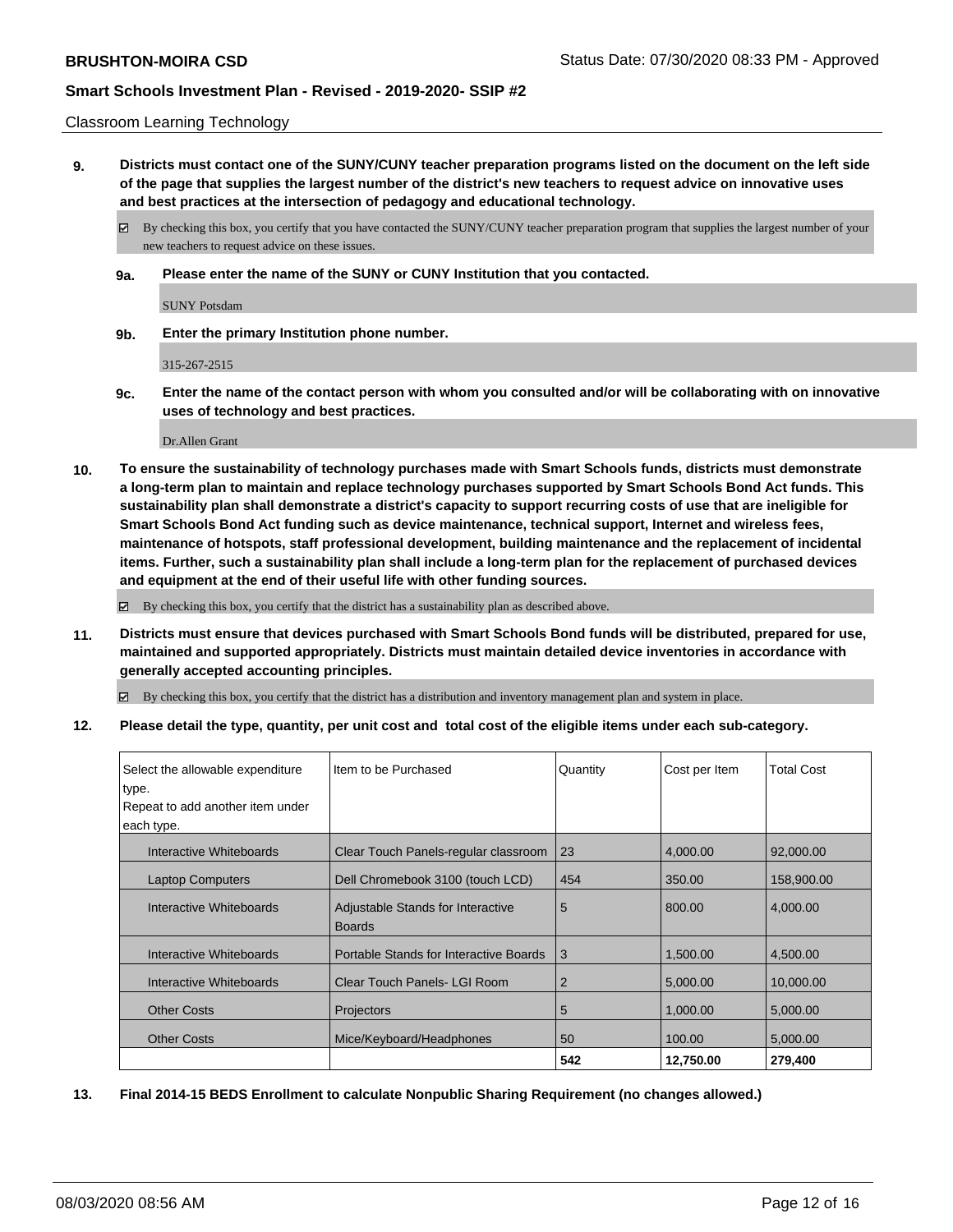Classroom Learning Technology

|            | <b>Public Enrollment</b> | Nonpublic Enrollment | <b>Total Enrollment</b> | Nonpublic<br>l Percentage |
|------------|--------------------------|----------------------|-------------------------|---------------------------|
| Enrollment | 768                      |                      | 768.00                  | $\overline{0.00}$         |

# **14. If you are submitting an allocation for Classroom Learning Technology complete this table.**

|                          | Public School Sub-Allocation | <b>Estimated Nonpublic Loan</b><br>Amount<br>(Based on Percentage Above) | <b>Estimated Total Public and</b><br>Nonpublic Sub-Allocation |
|--------------------------|------------------------------|--------------------------------------------------------------------------|---------------------------------------------------------------|
| Interactive Whiteboards  | 110,500.00                   | 0.00                                                                     | 110,500.00                                                    |
| <b>Computer Servers</b>  | (No Response)                | 0.00                                                                     | 0.00                                                          |
| <b>Desktop Computers</b> | (No Response)                | 0.00                                                                     | 0.00                                                          |
| <b>Laptop Computers</b>  | 158,900.00                   | 0.00                                                                     | 158,900.00                                                    |
| <b>Tablet Computers</b>  | 0.00                         | 0.00                                                                     | 0.00                                                          |
| <b>Other Costs</b>       | 10,000.00                    | 0.00                                                                     | 10,000.00                                                     |
| Totals:                  | 279,400.00                   | 0                                                                        | 279,400                                                       |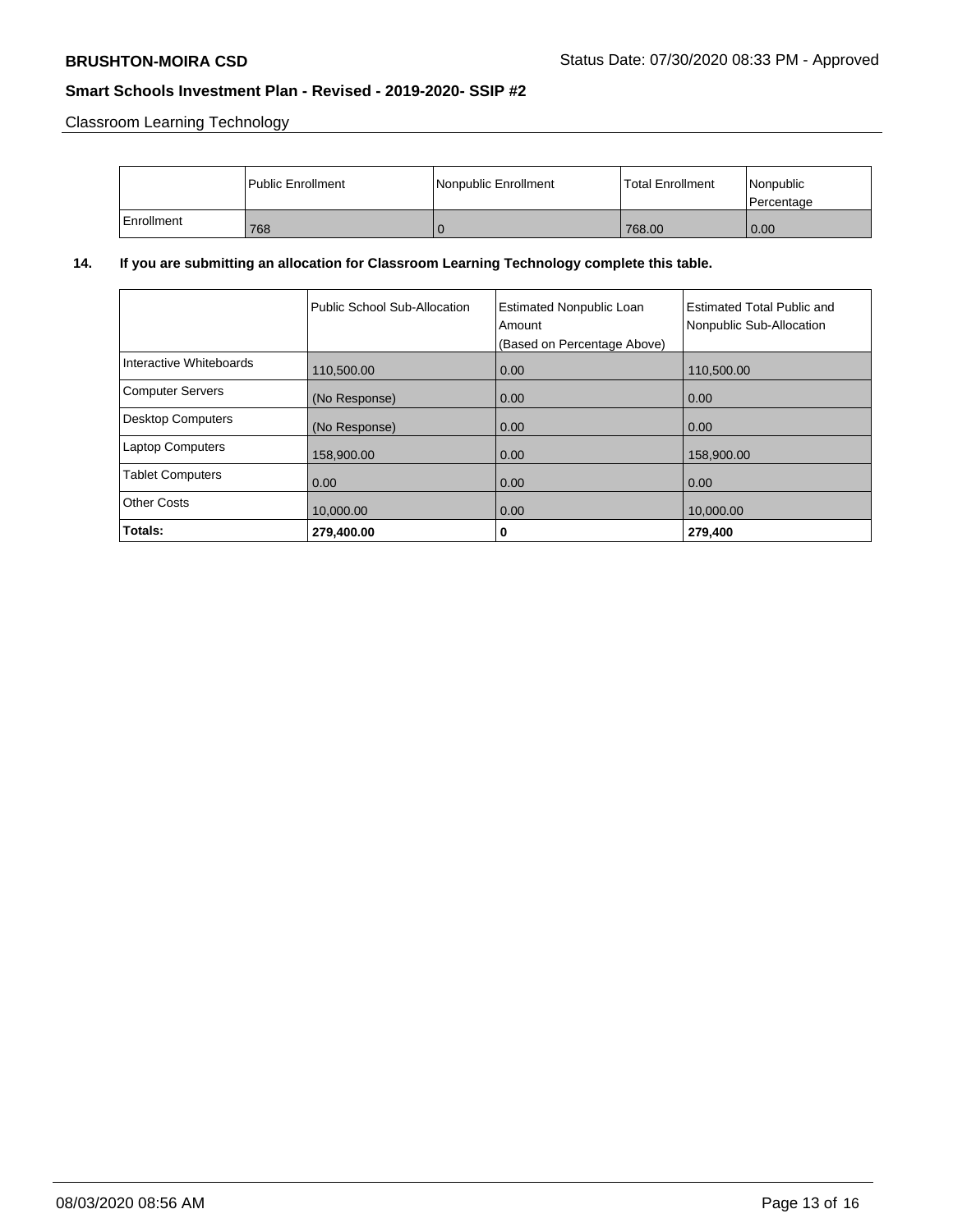#### Pre-Kindergarten Classrooms

**1. Provide information regarding how and where the district is currently serving pre-kindergarten students and justify the need for additional space with enrollment projections over 3 years.**

(No Response)

- **2. Describe the district's plan to construct, enhance or modernize education facilities to accommodate prekindergarten programs. Such plans must include:**
	- **Specific descriptions of what the district intends to do to each space;**
	- **An affirmation that new pre-kindergarten classrooms will contain a minimum of 900 square feet per classroom;**
	- **The number of classrooms involved;**
	- **The approximate construction costs per classroom; and**
	- **Confirmation that the space is district-owned or has a long-term lease that exceeds the probable useful life of the improvements.**

(No Response)

**3. Smart Schools Bond Act funds may only be used for capital construction costs. Describe the type and amount of additional funds that will be required to support ineligible ongoing costs (e.g. instruction, supplies) associated with any additional pre-kindergarten classrooms that the district plans to add.**

(No Response)

**4. All plans and specifications for the erection, repair, enlargement or remodeling of school buildings in any public school district in the State must be reviewed and approved by the Commissioner. Districts that plan capital projects using their Smart Schools Bond Act funds will undergo a Preliminary Review Process by the Office of Facilities Planning.**

**Please indicate on a separate row each project number given to you by the Office of Facilities Planning.**

| Project Number |  |
|----------------|--|
| (No Response)  |  |
|                |  |

**5. Please detail the type, quantity, per unit cost and total cost of the eligible items under each sub-category.**

| Select the allowable expenditure | Item to be purchased | Quantity      | Cost per Item | <b>Total Cost</b> |
|----------------------------------|----------------------|---------------|---------------|-------------------|
| type.                            |                      |               |               |                   |
| Repeat to add another item under |                      |               |               |                   |
| each type.                       |                      |               |               |                   |
| (No Response)                    | (No Response)        | (No Response) | (No Response) | 0.00              |
|                                  |                      | U             | 0.00          |                   |

**6. If you have made an allocation for Pre-Kindergarten Classrooms, complete this table. Note that the calculated Total at the bottom of the table must equal the Total allocation for this category that you entered in the SSIP Overview overall budget.**

|                                          | Sub-Allocation |
|------------------------------------------|----------------|
| Construct Pre-K Classrooms               | (No Response)  |
| Enhance/Modernize Educational Facilities | (No Response)  |
| <b>Other Costs</b>                       | (No Response)  |
| Totals:                                  | 0.00           |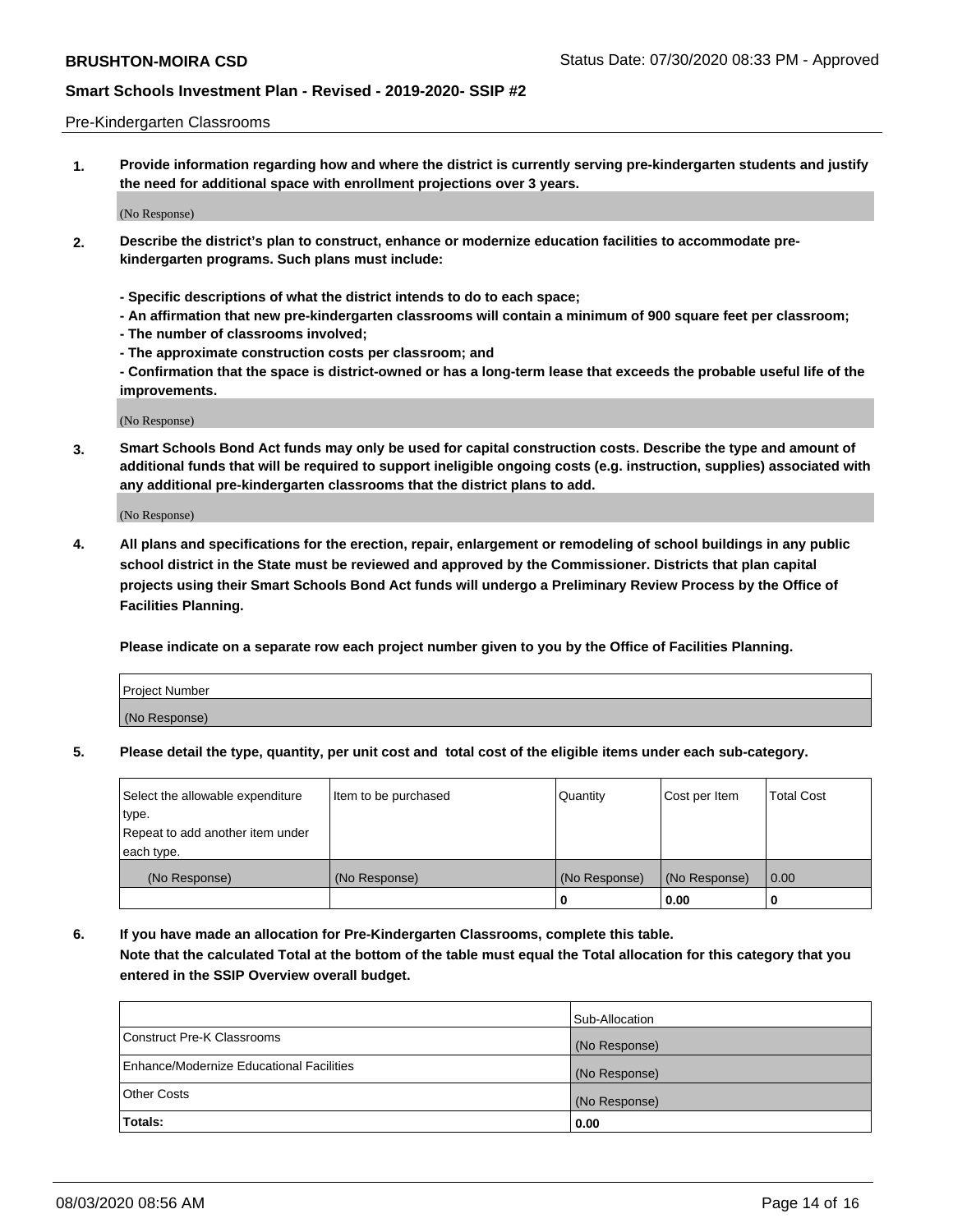Replace Transportable Classrooms

**1. Describe the district's plan to construct, enhance or modernize education facilities to provide high-quality instructional space by replacing transportable classrooms.**

(No Response)

**2. All plans and specifications for the erection, repair, enlargement or remodeling of school buildings in any public school district in the State must be reviewed and approved by the Commissioner. Districts that plan capital projects using their Smart Schools Bond Act funds will undergo a Preliminary Review Process by the Office of Facilities Planning.**

**Please indicate on a separate row each project number given to you by the Office of Facilities Planning.**

| Project Number |  |
|----------------|--|
|                |  |
|                |  |
|                |  |
|                |  |
| (No Response)  |  |
|                |  |
|                |  |
|                |  |

**3. For large projects that seek to blend Smart Schools Bond Act dollars with other funds, please note that Smart Schools Bond Act funds can be allocated on a pro rata basis depending on the number of new classrooms built that directly replace transportable classroom units.**

**If a district seeks to blend Smart Schools Bond Act dollars with other funds describe below what other funds are being used and what portion of the money will be Smart Schools Bond Act funds.**

(No Response)

**4. Please detail the type, quantity, per unit cost and total cost of the eligible items under each sub-category.**

| Select the allowable expenditure | Item to be purchased | Quantity      | Cost per Item | <b>Total Cost</b> |
|----------------------------------|----------------------|---------------|---------------|-------------------|
| ∣type.                           |                      |               |               |                   |
| Repeat to add another item under |                      |               |               |                   |
| each type.                       |                      |               |               |                   |
| (No Response)                    | (No Response)        | (No Response) | (No Response) | 0.00              |
|                                  |                      | 0             | 0.00          |                   |

**5. If you have made an allocation for Replace Transportable Classrooms, complete this table. Note that the calculated Total at the bottom of the table must equal the Total allocation for this category that you entered in the SSIP Overview overall budget.**

|                                                | Sub-Allocation |
|------------------------------------------------|----------------|
| Construct New Instructional Space              | (No Response)  |
| Enhance/Modernize Existing Instructional Space | (No Response)  |
| <b>Other Costs</b>                             | (No Response)  |
| Totals:                                        | 0.00           |